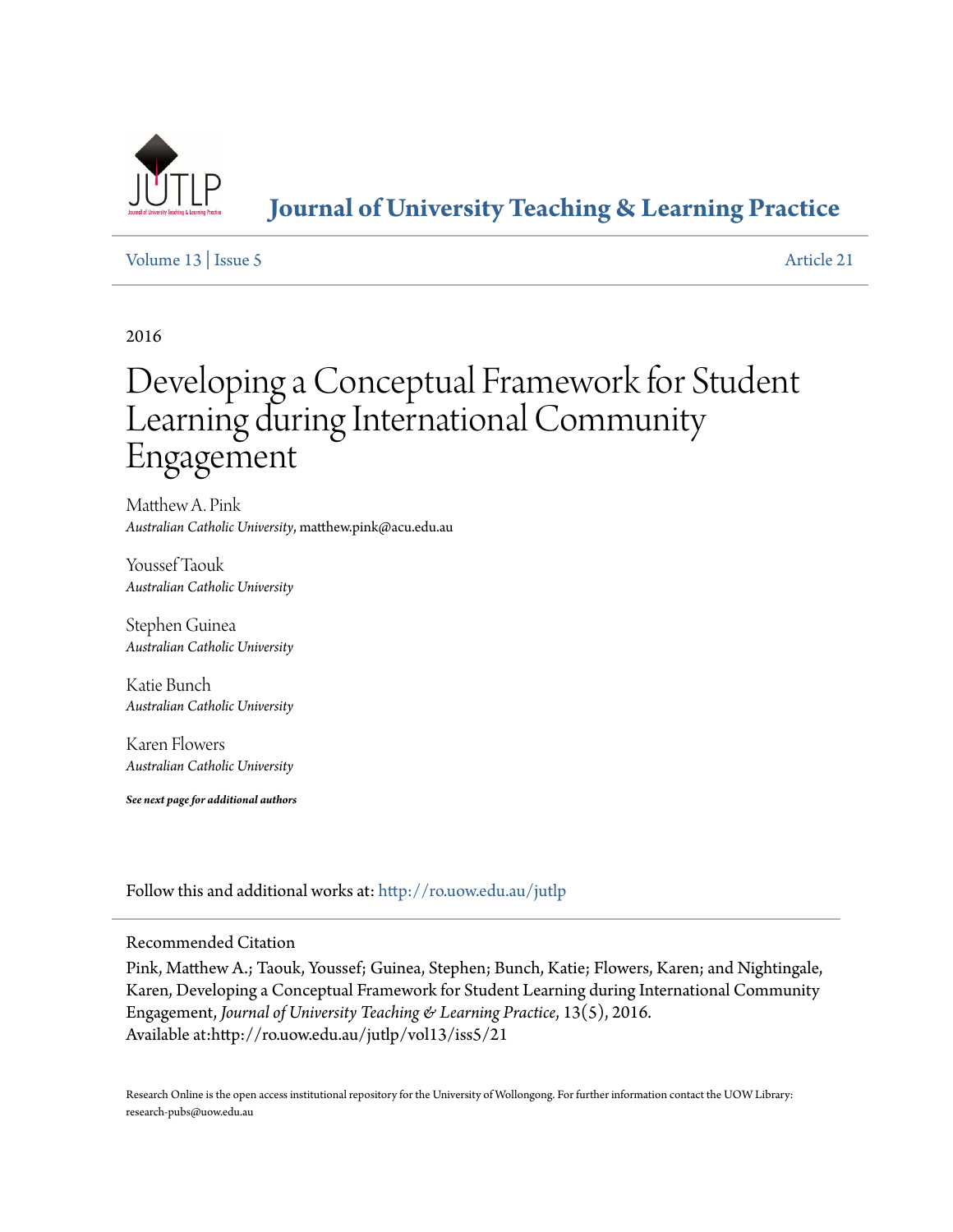## Developing a Conceptual Framework for Student Learning during International Community Engagement

## **Abstract**

University-community engagement often involves students engaging with people who experience multiple forms of disadvantage or marginalization. This is particularly true when universities work with communities in developing nations. Participation in these projects can be challenging for students. Assumptions about themselves, their professional practice, and broader society are tested while dealing with the challenges of life in a developing nation. In light of this, students' learning and their personal well-being need to be supported before, during, and after participating in international community engagement . This paper reports on the development of a conceptual framework for the support and enhancement of student learning during international community engagement. The paper then reports on the development of a resource that aims to support student learning. Early pilot data suggested that the resource is effective in supporting student learning and well-being and that the resource shows potential for wider use in the higher education sector.

#### **Keywords**

University-community engagement, student learning, reflective learning, well-being

#### **Authors**

Matthew A. Pink, Youssef Taouk, Stephen Guinea, Katie Bunch, Karen Flowers, and Karen Nightingale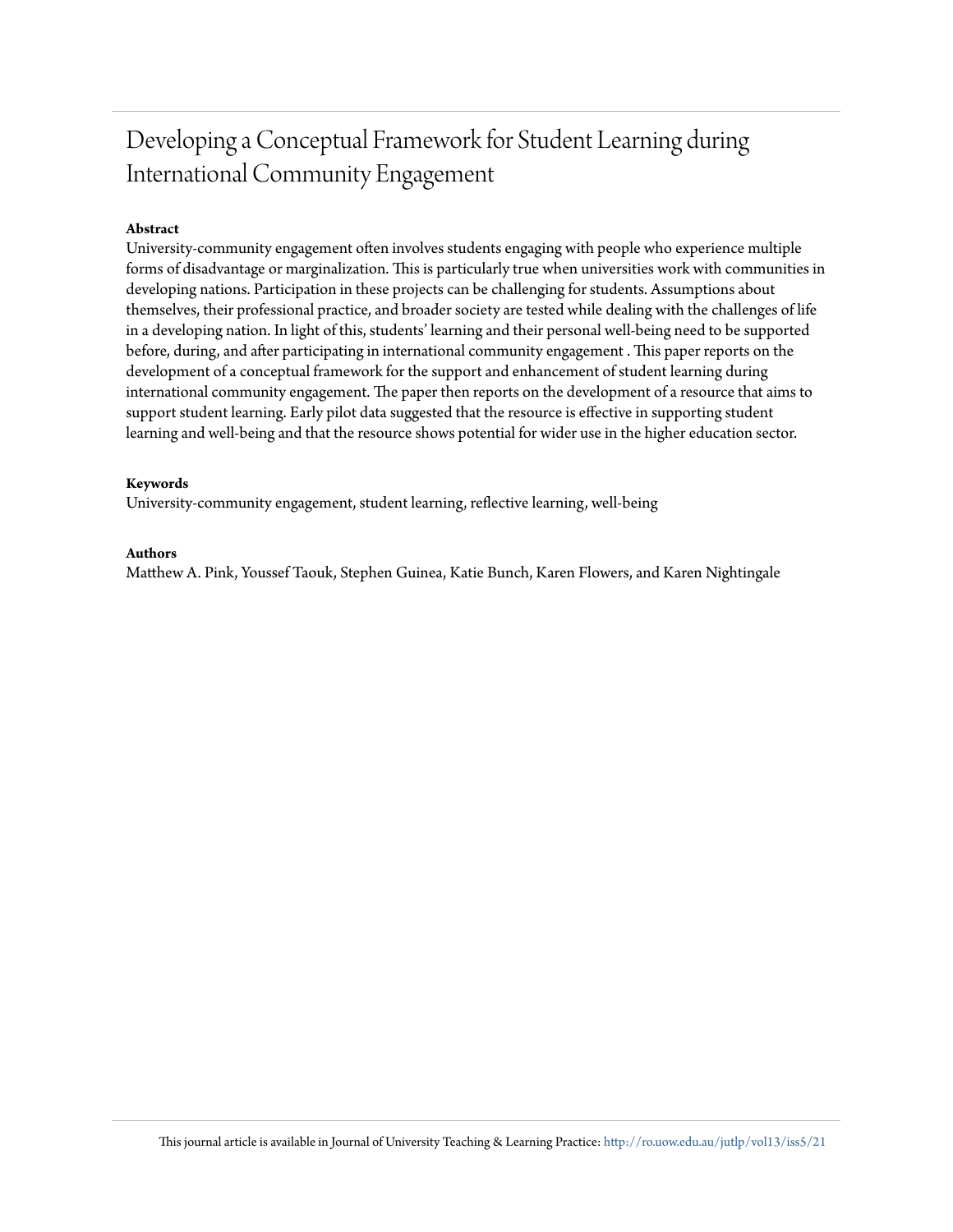## **Introduction**

Universities are increasingly sending their students on international community-engagement experiences within developing nations (Bender & Walker 2013). This reflects a modern push by universities to develop graduates who understand the principles of social justice and have the capacity to work with people from diverse backgrounds in a contextually considered manner (Green, Johansson, Rosser, Tengnah & Segrott 2008; Howard, Gervasoni & Butcher 2007). These learning outcomes, however, are less likely to occur if students are not adequately supported within these engagements. International community-engagement experiences are at risk of becoming "cultural tourism" (Addleman, Nava, Cevallos, Brazo & Dixon 2014b, p.191) where the students "see" and "do" but do not necessarily learn at a level that transforms their understanding. Structured written reflection and group debriefing processes have previously been identified as effective means to support student learning during these placements (Addleman, Brazo, Dixon, Cevallos & Wortman 2014a; Carrington & Selva 2010; Hullender, Hinck, Wood-Nartker, Burton & Bowlby 2015). These processes can provide a means for students to reflect and learn during what can be both a busy and personally challenging experience.

International community engagement brings students face to face with the challenges of daily life in a developing nation, and teaches them about the practice of their profession in a context that may include issues such as poverty and past and present trauma. This context becomes a "lived experience" for the student, as opposed to a more distal and superficial understanding of the issues faced by a developing community. Such an experience can lead to students experiencing vicarious trauma (McCann & Pearlman 1990), which can have a substantial impact on their personal wellbeing. To date, there has been little work in the area of developing a conceptual framework that accounts for both the support of student learning and students' personal well-being before, during and after an international community-engagement experience. The present paper reports on the development of such a conceptual framework and the associated model and resources designed to provide such support.

## **University-community engagement and student learning**

University-community engagement involves a university partnering with a community group to build capacity within that community (Howard et al. 2007). Through this partnership, the university and community work towards mutually beneficial goals in a reciprocal, non-hierarchical manner (Marais, Donson, Naidoo & Nortje 2007). A reciprocal relationship allows both enhanced capacity for the community (i.e., development in key areas of need such as health) and a benefit for the university through enhanced learning outcomes for students (Felten & Clayton 2011; Kezar & Rhoads 2001). University-community engagement can become a transformational learning process for all involved (Pink, Butcher & Peters 2013).

Many students participating in international community engagement projects have the opportunity to develop their professional practice in an environment that will challenge their professional capacities (Addleman et al. 2014b; Pink & Butcher 2014). Their learning, however, can also extend beyond demonstrating capacities in an international setting to deeper transformational learning, through which they can gain increased capacities to understand the world "through the eyes" of the people they are working with, as well as develop a genuine understanding of the principles of social justice (Bernacki & Jaeger 2008; Carrington & Selva 2010). This learning can also contribute to the quality of their professional practice, their development as engaged citizens and the attainment of graduate attributes desirable for universities committed to social justice.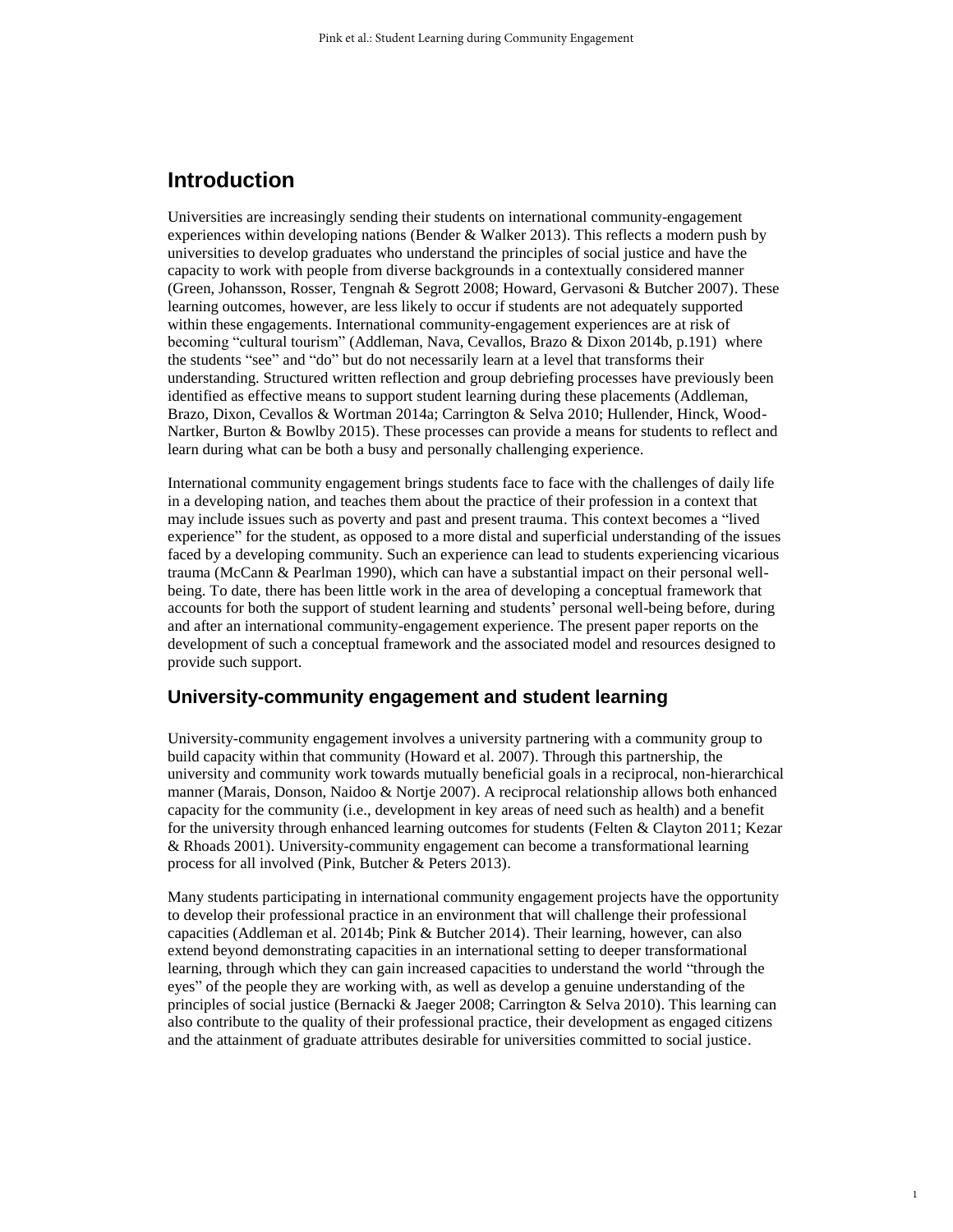Positive outcomes for students who have participated in university-community engagement experiences include increased community and cultural awareness (Baldwin, Buchanan & Rudisill 2007; Bernacki & Jaeger 2008), the ability to work with people from other backgrounds (McAllister & Irvine 2002; Osborne, Hammerich & Hensley 1998), developing an engaged approach to professional practice that considers multiple perspectives (Giles & Eyler 1994; Santoro & Allard 2005), professional self-efficacy (Addleman et al. 2014b; Pink et al. 2013), both personal and professional patience (Davidson, Jimenez, Onifade & Hankins 2010; Pink & Butcher 2014) and broader perceptions of potential career exploration (Osborne et al. 1998). Thus, student engagement in these international community engagements can lead to a rich learning experience where the student develops both as a person and as a professional.

Central to these positive student outcomes is the development of what Passmore (1985) termed the Sympathetic Imagination, which he defined as a "capacity to understand how other people are feeling" (p.18); he also stressed the importance of developing a capacity to work with others. Passmore argued that this already difficult task becomes even more difficult when students are working with those who are "culturally and socially remote" (p.18) from them. With the increased difficulty of these contexts there also comes increased opportunity for learning (Hullender et al. 2015). This opportunity is a special component of any university-community engagement where students are working either internationally or locally with groups from different socio-cultural backgrounds. However, developing students' sympathetic imaginations is not as simple as merely placing students within a community. Students need to embark on a process of transformational learning (Cranton 2002; Mezirow 2012), a process that requires considered facilitation.

#### *Transformational learning*

Transformational learning (TFL) as described by Mezirow (2012) is a "process by which we transform our taken-for-granted frames of reference to make them more inclusive, discriminating, open, emotionally capable of change, and reflective so that they may generate beliefs and opinions that will prove more true or justified to guide action" (p.75). Through this process, students can develop their sympathetic imaginations (Passmore 1985) and conduct themselves in a way that is sensitive to the needs and worldviews of those they are working with. Addleman et al. (2014b) synthesised Mezirow's (2012) and Cranton's (2002) works to propose three broad phases of the TFL process that can be applied to student learning on community-engagement experiences. The first phase involves an experience or experiences that trigger disequilibrium in students' assumptions about the context in which they are immersed. While the same experience can differ in its effect on students, sometimes a seemingly innocuous event (or an accumulation of sights, sounds and experiences) can trigger a transformational process within a student (Addleman et al. 2014b).

The second phase of TFL involves students critically assessing their "frames of reference" (for example, what they thought they knew about the community) that have been challenged by their experiences. It is pivotal that critical reflection and dialogue is supported by pedagogy during this phase (Bender & Walker 2013; Hullender et al. 2015). Otherwise this learning process has the potential to be stalled by the immediate focus of working in an environment that is often underresourced and culturally, politically and geographically unfamiliar to the students (Bender & Walker 2013). In such an environment, critical reflection is often one of the first components to be omitted. The third phase represents the potential transformative change, plans and actions. In this phase, students can be encouraged to think and act in a manner that is congruent with their new perspectives, as well as to develop new skills (Mezirow 2012). It is through these processes that, in the long term, students may continue to develop as socially minded individuals and "othercentered" practitioners. However, the support of student learning during international community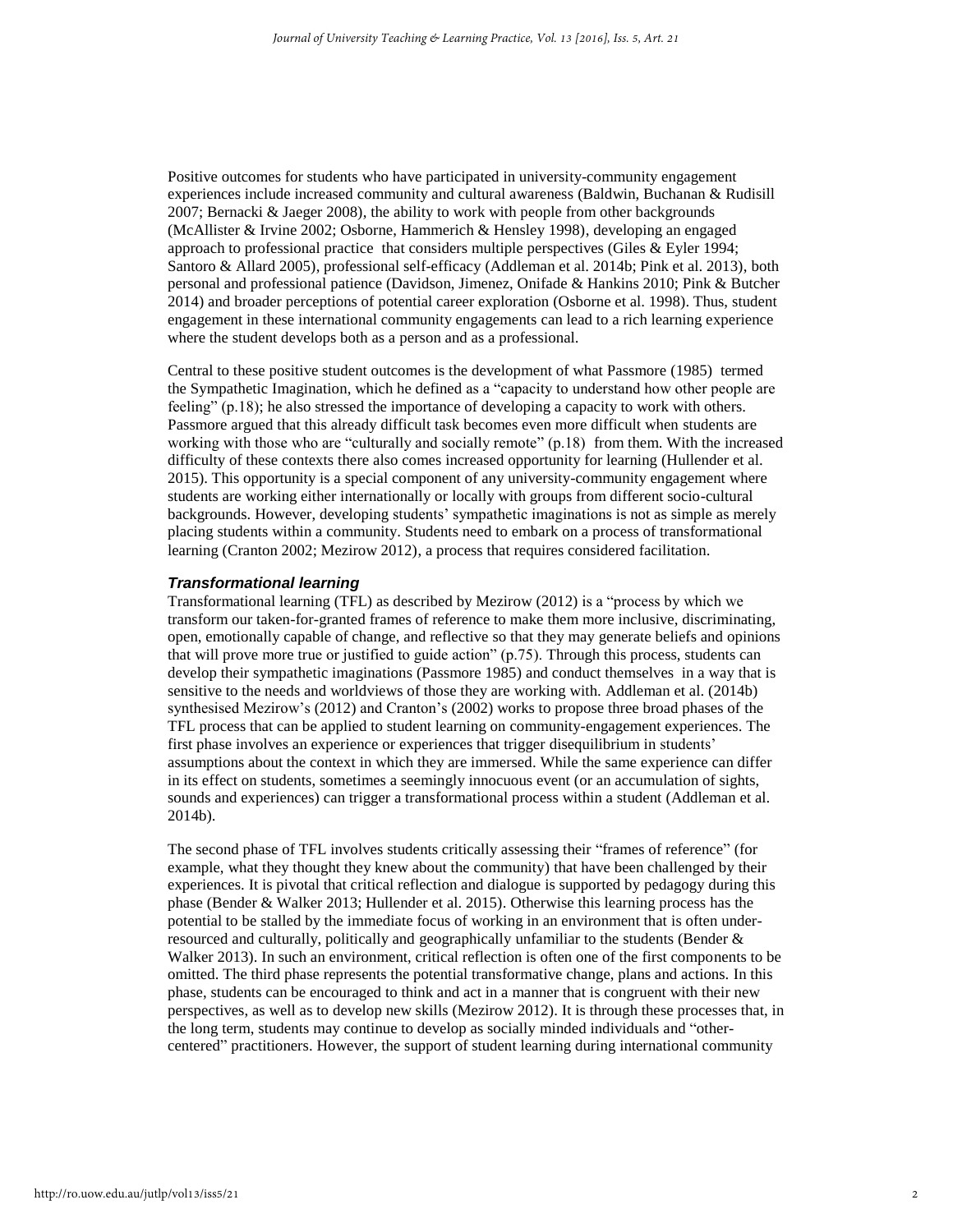engagement is not the only critical issue: there are also risks to students' well-being whilst participating in these experiences.

## **Student well-being and international community engagement**

Although international community engagement can be a rich student experience, it can often be experienced as more stressful than a traditional classroom-based program (Polson & Nida 1998). Travelling abroad requires students to negotiate numerous roles (e.g. foreigner, learner, guest) and to cope with issues such as homesickness, potential illnesses, language barriers and cross-cultural misunderstanding (Balandin, Lincoln, Sen, Wilkins & Trembath 2007).

International community-engagement experiences may also require students to deal with issues such as poverty, political instability and poor health conditions, which can challenge them emotionally and philosophically (Pinto & Upshur 2009). When they compare their own home conditions with their new surroundings, students are often left to ponder social injustices. Further, students can inadvertently find themselves working with individuals who have experienced significant trauma throughout their lives. For example, they may work in and with communities that have been affected by natural disasters and conflict, leave community members traumatised and dealing with intense emotional pain (Pearlman  $\&$  McKay 2008). When working with these individuals, students are vicariously exposed to the aftermath of this trauma. In such circumstances, students' abilities to engage empathically with community members, validate challenging emotions and respond to others' trauma are vital aspects of both community engagement and transformational learning. Student well-being must be supported and the impact of potential vicarious trauma mitigated if they are to meet these challenges.

Vicarious trauma refers to a transformation within the inner experience of a student that arises from engagement with clients who have experienced trauma (McCann & Pearlman 1990).Vicarious trauma can result in a student experiencing physiological symptoms that mirror post-traumatic stress reactions, such as hypervigilance, flashbacks, sleep disturbance, irritability and numbing and dissociation (Beaton & Murphy 1995). Importantly, the experience of vicarious traumatisation may also disrupt a student's overall view of the world and the people around them (McCann & Pearlman 1990). Although this is often an important starting point for transformational learning (i.e., a disequilibrium), it also has the potential to place students at risk. Vicarious trauma can accumulate over time through interactions with community members, and can be as debilitating as the primary trauma experienced by the people with whom the students are working.

Given that there are risks associated with the well-being of students on international communityengagement experiences, Bender and Walker (2013) have suggested that there is an obligation for educators who lead such experiences to focus on more than just the students' skill development. Facilitators must also attend to their students' psychological and emotional responses and overall well-being. It is therefore incumbent on educators to minimise the impact of working in these stressful environments by employing strategies that support student well-being. These strategies include briefing/debriefing in relation to vicarious trauma, creating group and individual opportunities for discussing the challenging aspects of a community engagement, planning and implementing activities that support well-being (e.g., rest, exercise, time out, music) and referral to counselling as necessary. Strategies such as these are equally important for those who aim to support student learning.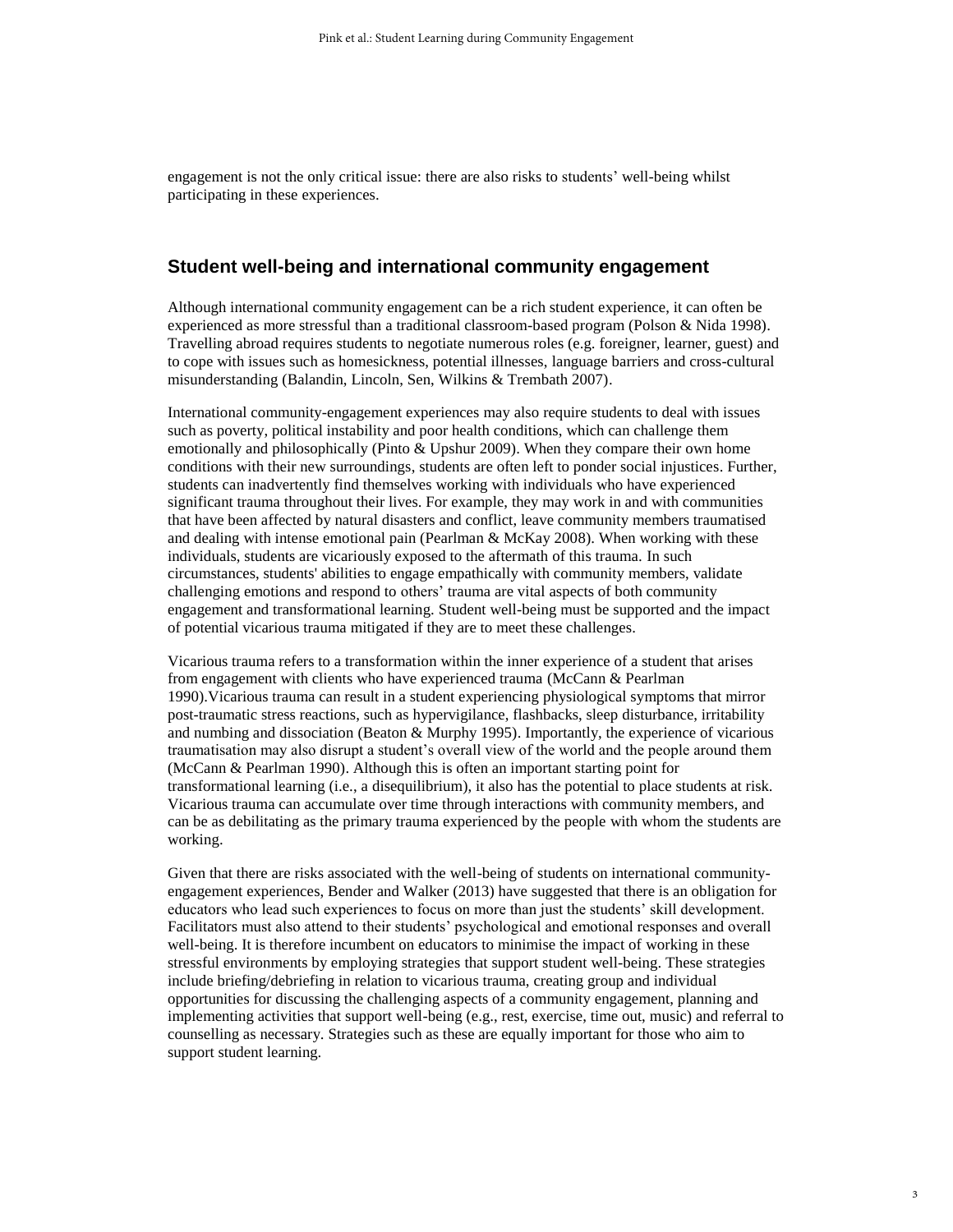## **Statement of the problem**

The discussion above identifies the need to support both students' learning and their personal wellbeing during international community-engagement experiences. This identifies the need to develop a conceptual framework that accounts for the support of student learning and well-being in a manner that is grounded in the literature and pedagogically sound. Such a framework could then be used to assemble a suite of activities designed to support student learning and well-being. In the following section we report on the development of a conceptual framework for the support of these outcomes.

## **The university context**

The framework discussed in this paper was developed in a large Australian multi-campus university. The university has a strong commitment to social justice, and many faculties have opportunities for student participation in international community engagement. For example, the national faculty of health sciences at this university in 2015 alone had 16 separate international experiences involving 178 students. The project team consisted of seven academics: two community-engagement academics, four from health sciences and one from psychology. Team members' areas of expertise included reflective and experiential learning, local and international community engagement and the support of students experiencing vicarious trauma. During 2015 this team met regularly face to face and via teleconference and videoconference to discuss literature concerning student learning and well-being in the context of international community engagement, and to develop a conceptual framework and resource for staff facilitating student learning through international community engagement.

## **The conceptual framework**

Figure 1 presents the conceptual framework for the support of student learning and well-being during international community engagement. Through analysis of the literature concerning international community engagement (Addleman et al. 2014b; Balandin et al. 2007; Bender & Walker 2013; Pink & Butcher 2014), three core focus areas for student support were identified: student learning in specific discipline areas (e.g., nursing, exercise science, physiotherapy, etc.); student learning as a deeper understanding of community engagement (i.e., the development of a sympathetic imagination and an understanding of social justice); and support for students' overall emotional well-being. Drawing together literature that discussed student learning outcomes and risks to their well-being suggested that any framework aiming to be holistic in its support for students should support all three focus areas.

Examining literature from experienced-based reflective learning (e.g., Boud & Walker 1990; Dawson 2000; Gibbs 1988) also identified a need to support student learning processes. This is clearly represented by Boud and Walker (1990) and later Boud (2010), who advocated supporting learning before, during and after an event at both a micro level (an event within a project) and a macro level (an international community-engagement project). At the macro level, support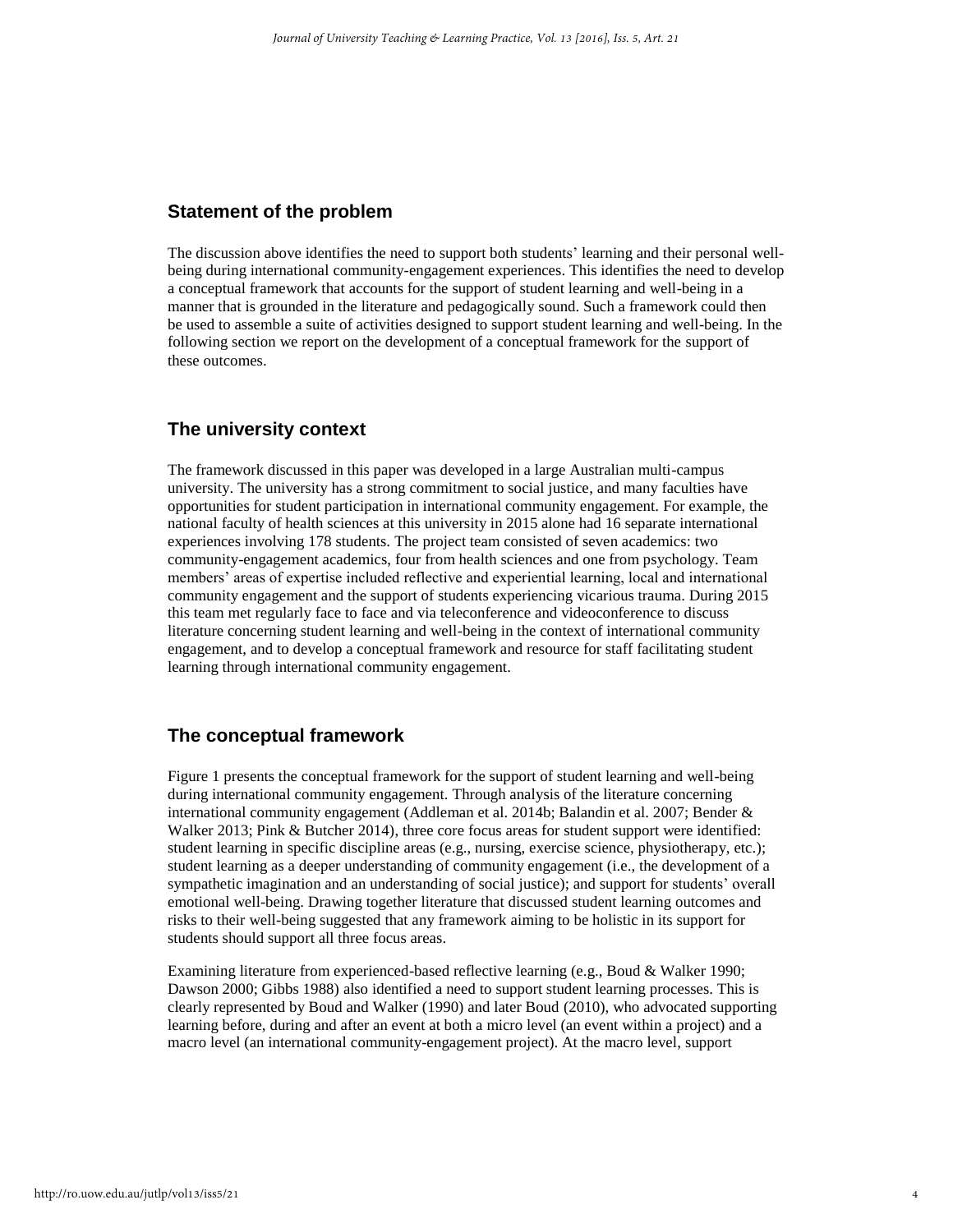involves providing students with strategies to facilitate meaningful learning and well-being prior to departure, during the experience and after returning home. Blending the three foci of disciplinespecific learning, community-engagement learning and well-being with the three phases of learning, before, during and after an international community-engagement experience gave rise to the conceptual framework. This framework in turn provided the blueprint for the design of a resource that aimed to cumulatively support the three focus areas in each macro phase of the community engagement experience. This resource was labeled the 'Three-by-Three' Student Learning Model: International Community Engagement Resource Kit (the resource kit can be viewed online at [http://www.acu.edu.au/?a=846330\)](http://www.acu.edu.au/?a=846330).

| <b>Focus</b> area                                  | <b>Before</b> | <b>During</b><br>$\overline{2}$ | <b>After</b><br>3 |
|----------------------------------------------------|---------------|---------------------------------|-------------------|
| <b>Discipline-specific learning</b><br>(DSL)       |               |                                 |                   |
| <b>Community-engagement</b><br>2<br>learning (CEL) |               |                                 |                   |
| <b>Student well-being (SWB)</b><br>3               |               |                                 |                   |

**Figure 1***.* The conceptual framework for the support of student learning and well-being during international community engagement

## **Development of the Three-by-Three resource**

The resource was divided into three broad sections: before, during and after. Within these sections, activities designed to support the three focus areas were described under the headings "aim", "emphasis" (which of the three areas the activity predominantly focuses on), "rationale" (why the activity is structured as it is), "resources" (directing the facilitator to worksheets, which are included as part of the resource) and "process" (step-by-step instructions of how to run each activity). While each activity should primarily meet the needs in one of the three focus areas (discipline-specific learning, community-engagement learning and student well-being), there were areas of cross-over, where one activity would also at least partially meet the needs in one or both of the other focus areas (Figure 3). To aid the facilitator, a colour-coding system for each activity was implemented. This system allowed a facilitator to see the relative weighting of each activity with respect to meeting the three focus areas at each macro stage (before, during and after) of the engagement experience. An example of this colour-coding system can be seen in Figure 2, where the emphasis for a group debriefing activity in the "during" phase is shown. In this example, from the first week of immersion in an international community engagement, there is a greater emphasis on debriefing discipline-specific learning (DSL) than community-engagement learning (CEL), and less of a focus on student well-being (SWB), which is taken up in other activities scheduled for the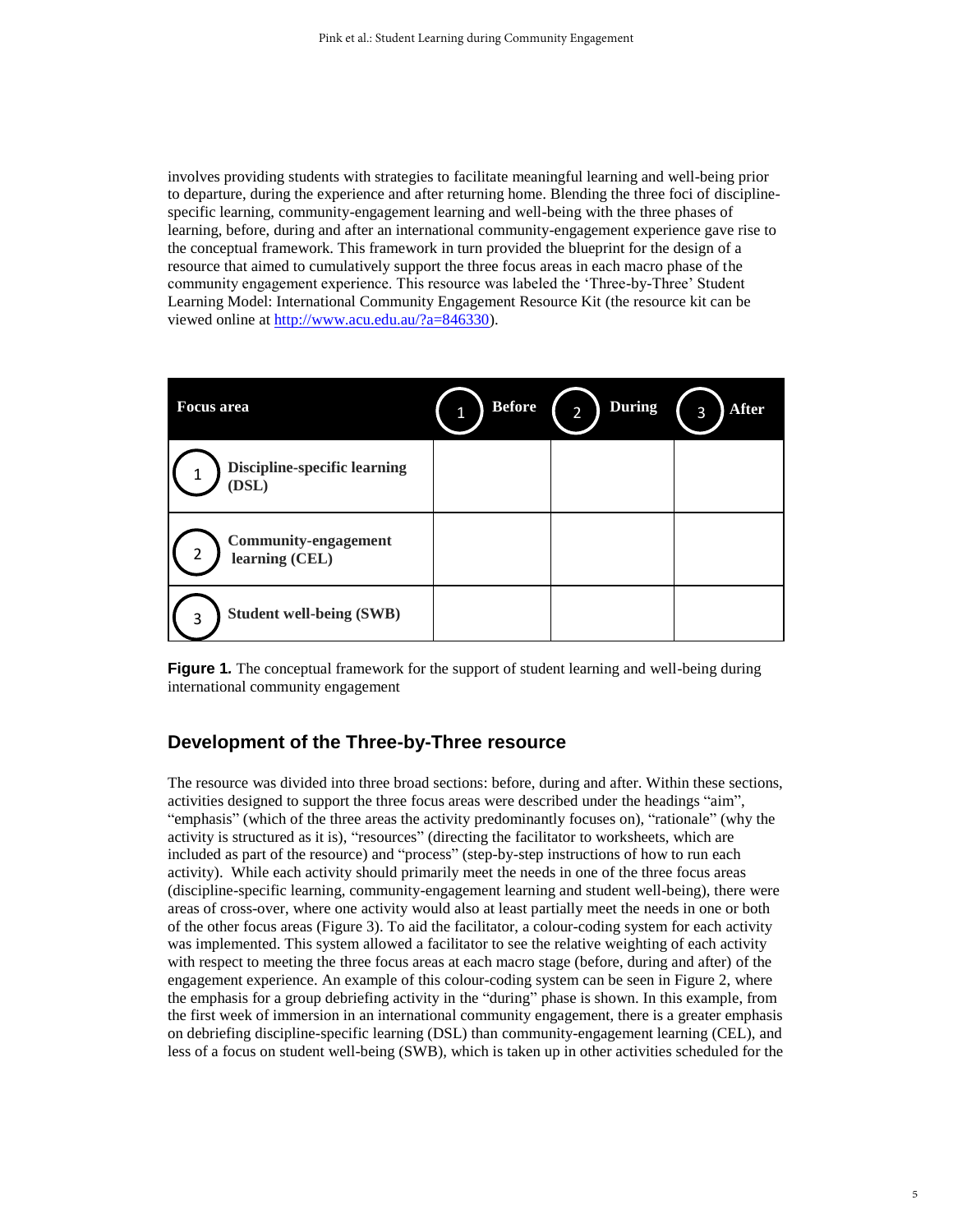"during" phase of the resource. As the group debriefing sessions develop during the international community engagement, the questions are structured in a way that means there is a greater emphasis on community engagement learning.

| $\sqrt{a}$<br>--- | ---- | w<br>'<br>~ |
|-------------------|------|-------------|
| .                 |      | . .         |

Figure 2. Example of colour-coding scheme that shows the emphasis of a group debriefing activity in the Three-by-Three student learning resource

#### *Activities in the resource*

Literature reporting on student experiences and learning during international community engagement recommends the use of reflective journaling and both group and individual debriefing sessions (Addleman et al. 2014a; Bender & Walker 2013; Hullender et al. 2015). Pre-departure and post-return workshops have also been identified as a means to support student learning and well-being (Addleman et al. 2014b; Carrington & Selva 2010). The project team met regularly to structure these activities so that they were contextually appropriate for each macro phase (before, during and after) of an international community-engagement project. Additionally, a registered clinical psychologist with expertise in vicarious trauma designed structured activities to support student well-being and mitigate the risk of vicarious trauma. Figure 3 provides a graphical representation of the Three-by-Three model and activities that were incorporated into a resource designed to cater to the tenets of this model.

#### *Group briefing/debriefing*

Gibbs's reflective cycle (1988) provided the framework for supporting students' learning during the group debriefing sessions. This cycle consists of six steps (Figure 4) in which the learner is required to respond to a series of questions (each leading on to the next) that encourage a thorough examination of an event and provoke critical thought. The cycle begins with a description of the event, and involves reviewing and reflecting on an experience and constructing strategies to deal with similar experiences in the future. Gibbs's reflective cycle was chosen because the focus on generating new knowledge after an experience and converting this knowledge into new approaches is congruent with the tenets of transformational learning (Dawson 2000; Mezirow 2012).

The group debriefing process of the Three-by-Three resource involves students completing a proforma prior to the group discussion. The pro-forma prompts students to reflect on something they have experienced during the community engagement and would like to explore further with the group. Students are prompted to document the event, describing their feelings and evaluating the positive and negative aspects of the event. Documenting this information provides students with time for personal reflection. Further, a documented reflection at the commencement of debriefing provides students with a reference point to return to as the energy of the debrief evolves (Dreifuerst 2015). The Three-by-Three resource provides guidance for staff to effectively facilitate what are often complex group discussions and the negotiation of new insights and mutual understanding. The group debrief, closes by exploring how this understanding can guide future interactions with the community. In the "before" phase, the activity is projective, and students raise issues about the upcoming project they would like to discuss. This activity also familiarises them with the group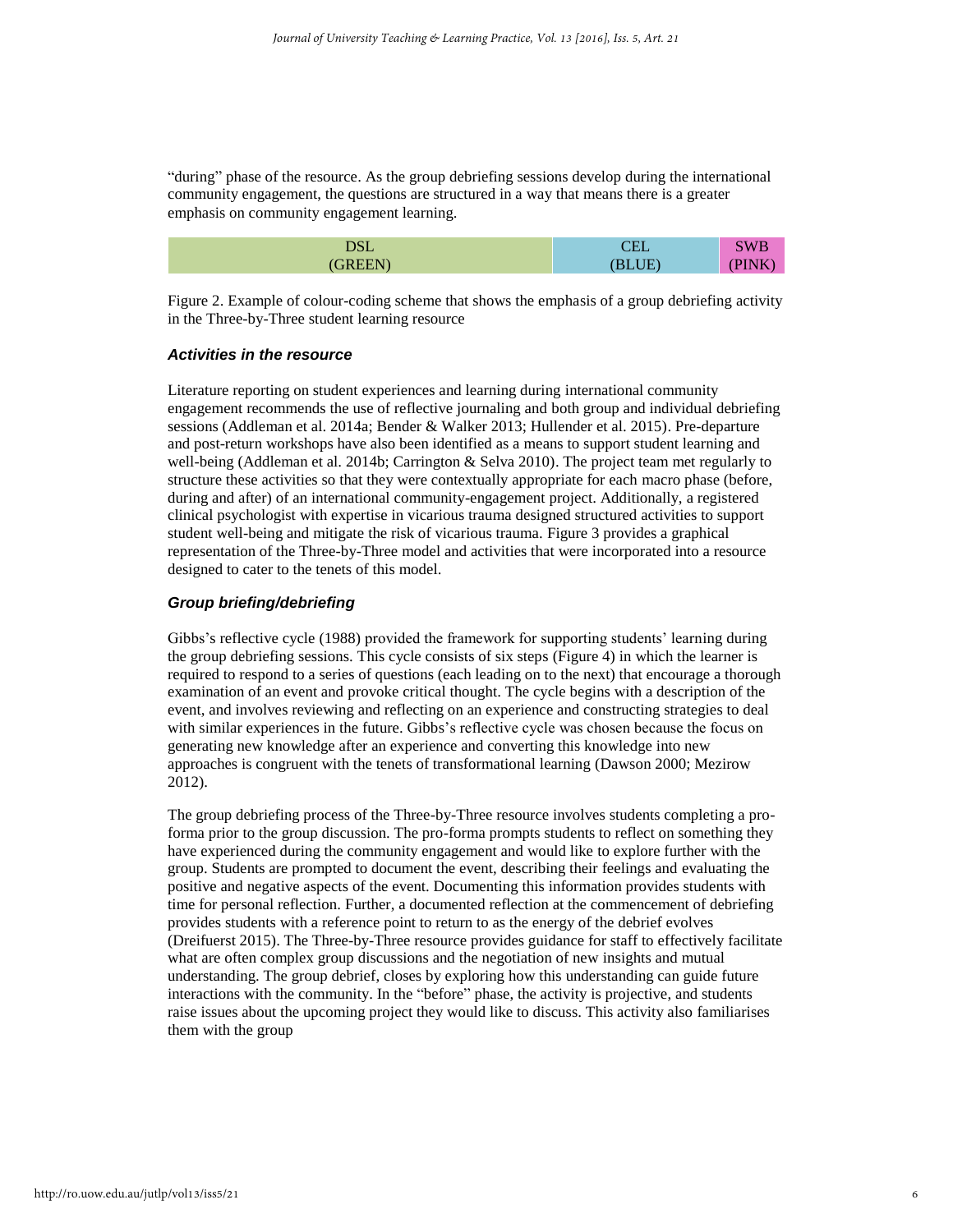| <b>Focus</b> area                             | <b>Before</b>                                                                                                            | <b>During</b><br>$\overline{2}$                                                          | <b>After</b><br>3                                                                           |
|-----------------------------------------------|--------------------------------------------------------------------------------------------------------------------------|------------------------------------------------------------------------------------------|---------------------------------------------------------------------------------------------|
| <b>Discipline-specific learning</b><br>(DSL)  | $\bullet$ Reflective<br>journaling<br>• Group briefing<br>$\bullet$ Pre-departure<br>workshop                            | • Reflective<br>journaling<br>$\bullet$ Group<br>debriefing<br>• Daily "check<br>ins"    | • Reflective<br>journaling<br>$\bullet$ Group<br>debriefing<br>$\bullet$ Return<br>workshop |
| <b>Community-engagement</b><br>learning (CEL) | $\bullet$ Reflective<br>journaling<br>• Group briefing<br>$\bullet$ Pre-departure<br>workshop                            | • Reflective<br>journaling<br>$\bullet$ Group<br>debriefing<br>• Daily "check<br>$ins$ " | • Reflective<br>journaling<br>$\bullet$ Group<br>debriefing<br>$\bullet$ Return<br>workshop |
| <b>Student well-being (SWB)</b>               | $\bullet$ A-Z of self-<br>care activity<br>• Vicarious-<br>trauma<br>information<br>sheet<br>• Pre-departure<br>workshop | • Reflective<br>journaling<br>$\bullet$ Group<br>debriefing<br>Daily "check<br>ins"      | • Reflective<br>journaling<br>$\bullet$ Group<br>debriefing<br>$\bullet$ Exit<br>interviews |

**Figure 3**. The Three-by-Three Model of student learning during international community engagement

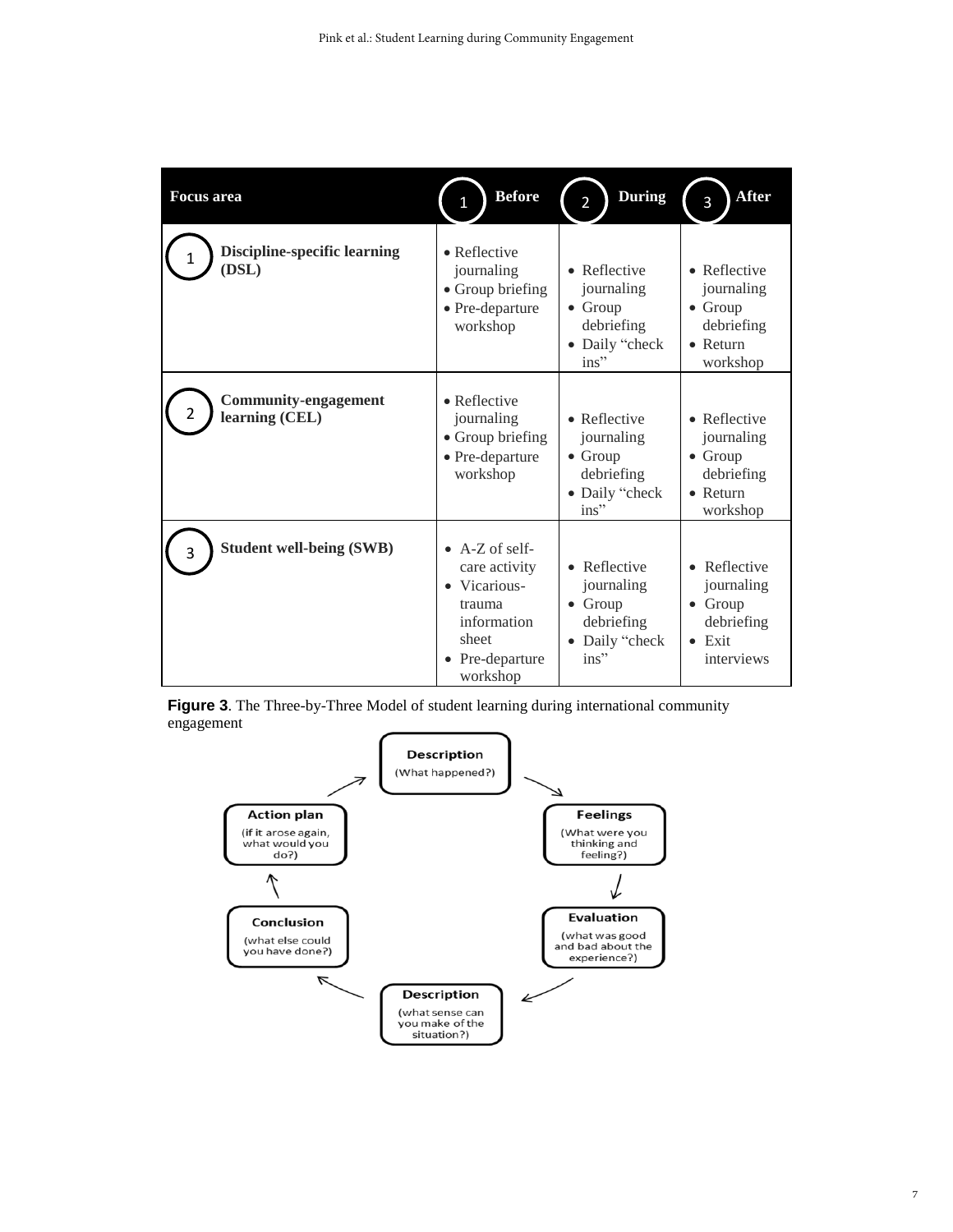#### **Figure 4***.* Gibbs's Reflective Framework

debriefing process prior to departure. This occurs as part of a pre-departure workshop where students receive information about the upcoming engagement. In the "after phase", students reflect on their overall learning during a return workshop and how this can be applied to both their professional practice and their everyday lives.

#### *Reflective journaling*

The personal written reflections were based upon a reflective learning model derived from the principles of Catholic social teaching: the See-Judge-Act Model (Dawson 2000). This model bears similarities to Gibbs's reflective cycle. "See" is about empirically experiencing the lived reality of communities or individuals and examining the situation. "Judge" is used in a positive sense, and involves discerning the situation to make an informed analysis of what is occurring. Such an analysis aims to get at the root causes of a given situation. With this new knowledge, "Act" involves carrying out actions within the community that are aimed at transforming social structures in a mutual and respectful manner, leading to improved interactions with the community. The process of reflecting on an important/critical incident that has stayed with the student was adapted from the work of Carrington and Selva (2010) to further facilitate deeper reflection. An example of the written reflection questions in the "during" phase can be seen below:

1. What have you observed about the culture and values of the community you are working with?

- $\triangleright$  Were any of your ideals or beliefs before travelling here challenged? Were any reinforced?
- 2. How do you think the local community views our presence here?

3. Describe an important incident that you have experienced in the past few days or past week. An important incident does not necessarily mean it would affect someone else. It can be something that has "stuck in your mind" that you have thought about several times.

- What happened?
- Why has it had an impact on you?
- 4. What have you learned about working with the local community?
	- $\triangleright$  How will this guide your approaches next week?

Similar to the group debriefing process, the personal written reflection in the "before" phase is projective (i.e., student perceptions about what is to come), and that in the "after" phase reflects on the overall "learnings" and how they can be applied to personal and professional life.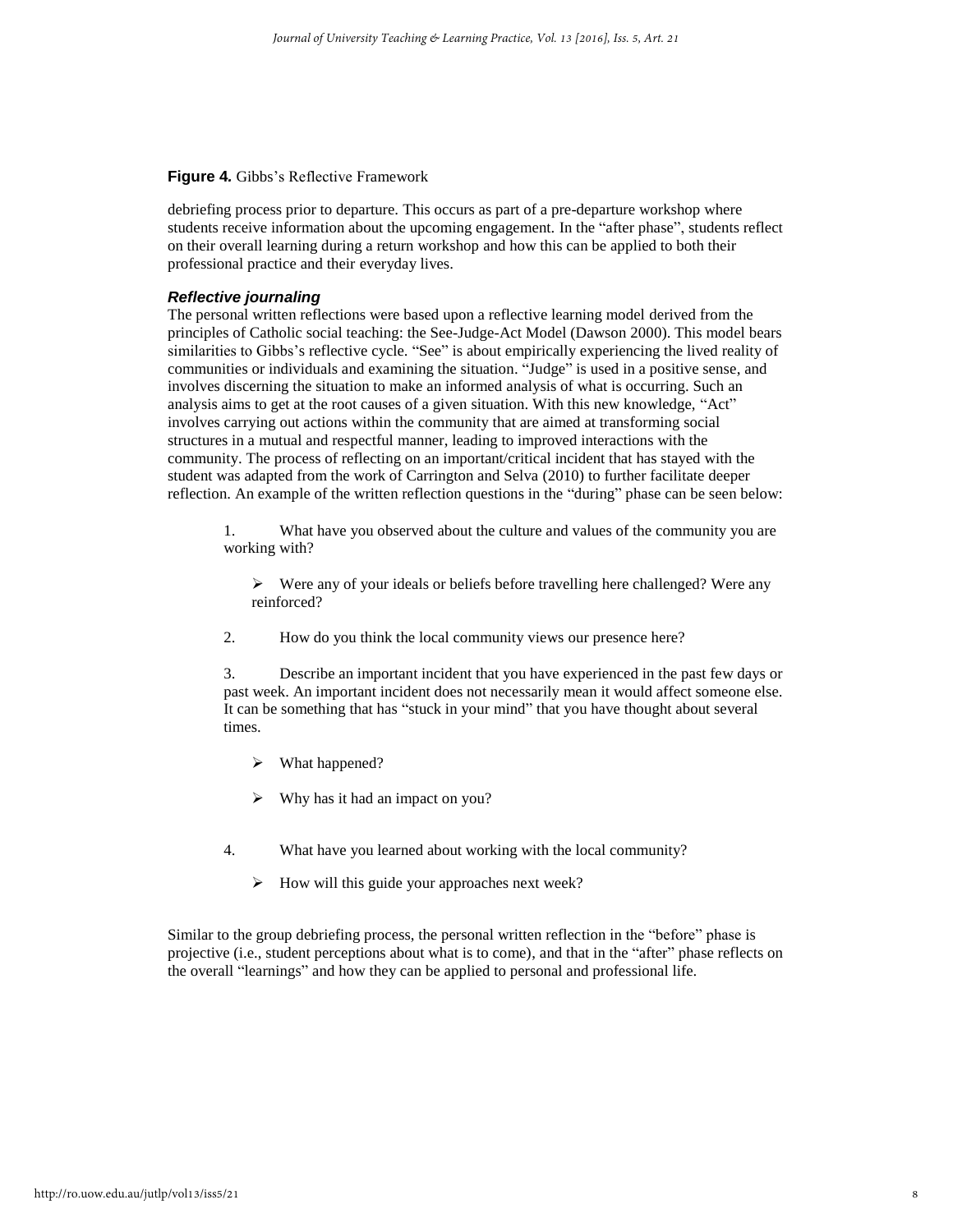#### *Student well-being*

Support for student well-being occurs via several activities across the "before", "during", and "after" phases of the Three-by-Three resource. During the pre-departure workshop, the "A-Z of self-care" activity encourages students to think of activities that matched each letter of the alphabet to support their well-being whilst on international community engagement; for example, "go for a walk" for "G" and "meditate" for "M". Students are then encouraged to choose their top five activities to use while away. During the workshop, the students are also given a handout on vicarious trauma/resilience and information on what to do if they or their colleagues may be experiencing symptoms. In the "during" phase, the resource provides staff with recommendations and example questions aimed to support informal "daily check-ins" with students whilst overseas (Balandin et al. 2007). This creates an opportunity for students to discuss matters in private that they may not be comfortable discussing with the group. Finally, faculty staff receive advice on conducting one-on-one "exit interviews" upon return to the university environment as well as referral pathways (e.g., clinical psychologist, counsellor) if any students present with symptoms of vicarious trauma or are finding reimmersion into their regular lives challenging (Balandin et al. 2007). It is suggested that where possible, staff who attended these trips conduct the interviews, due to their familiarity with the students and the experience.

## **Piloting the resource**

There were several phases to the piloting of the Three-by-Three resource. First, academic staff members experienced with university-community engagement and who were independent of the project were invited to provide feedback on the model and resource. Second, two members of the development team trialed the resource during their own international community-engagement projects in Thailand and Chile respectively. These piloting phases provided valuable feedback on the timing of and recommended time needed for each activity. This feedback was incorporated into subsequent drafts of the resource. Feedback identified a major practical limitation of the resource. Initial drafts of the resource included worksheets for students, with the intent that facilitators would copy them as needed and students using and keeping them for the duration of the experience. This would let students revisit their pre-departure reflections when completing their written reflections in the "after" phase. However, individual sheets of paper quickly were easily lost or damaged as a product of working onsite due to the local conditions. Based on this feedback, members of the team developed an A5 student workbook that contained all worksheets required in order, with space for basic information about a given project (e.g., schedule, important contacts, etc.) A5 presented a practical size for students to keep with them at all times.

#### *Final independent piloting*

After the resource was refined based on internal piloting, an independent pilot was conducted. This involved the school of nursing, paramedicine, and midwifery, which was undertaking an international community-engagement experience to Dili, Timór-Leste. This pilot involved six third-year paramedicine students and a facilitator who was independent of the project-development team. The facilitator was given the resource in advance, and attended a workshop on the resource, its intent and the processes and purposes of its activities. Ethical approval from the University Human Research Ethics Committee was obtained as part of the Institute for Advancing Community Engagement's overarching ethical clearance to collect qualitative data on international projects. Informed consent was obtained from participants. The data collected from the Timór-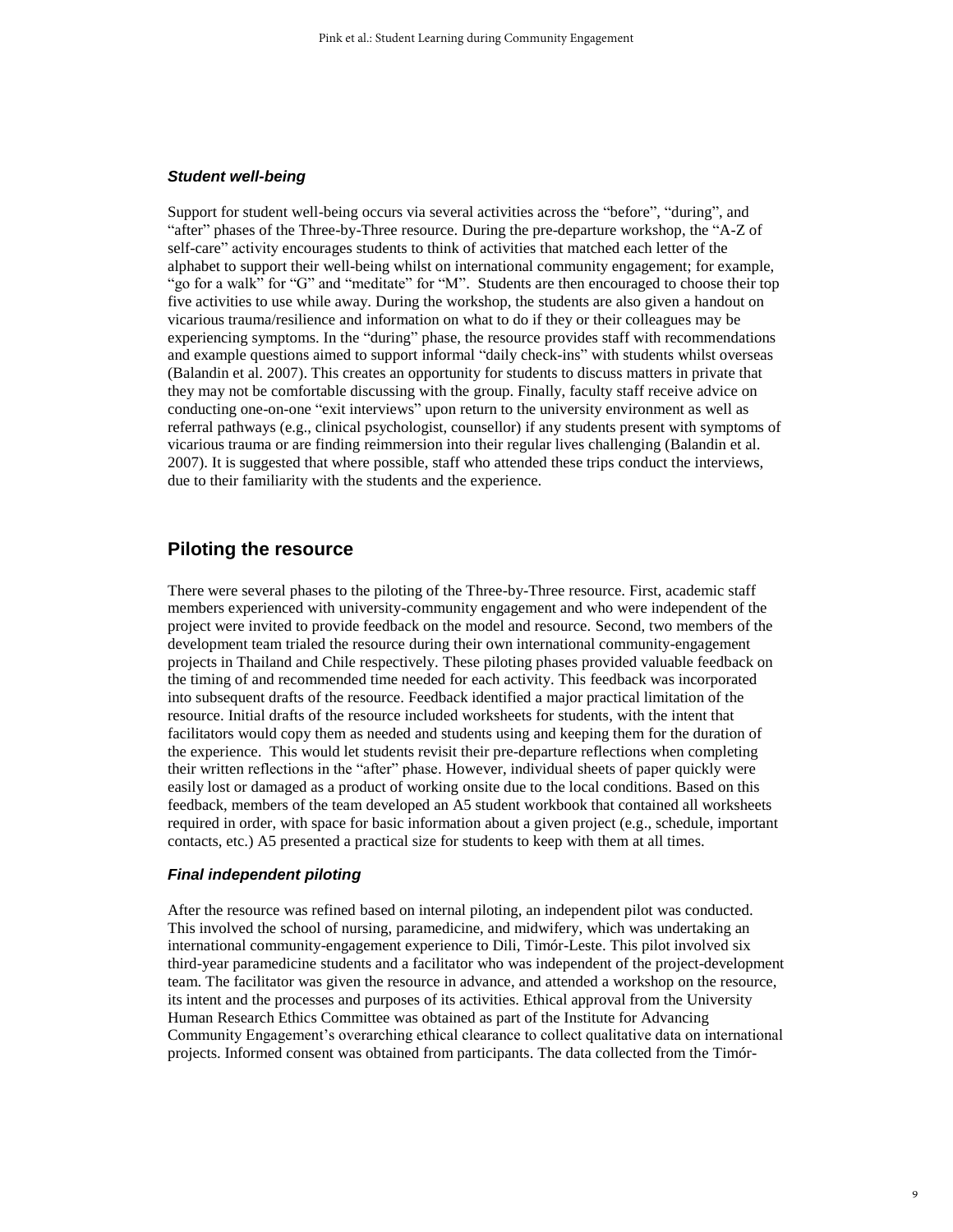Leste experience represents the pilot data and initial evaluation of the Three-by-Three resource presented in this paper.

## **Data analysis**

Data from the paramedicine community-engagement experience in Timór-Leste was analysed via a manual deductive content analysis of the students' personal written reflections and the facilitator's written reflections on the use of the resource (Addleman et al. 2014b; Elo & Kyngäs 2008; Hullender et al. 2015; Vaismoradi, Turunen & Bondas 2013). As the purpose of the analysis was to gauge the effectiveness and impact of the resource, student data was specifically analysed for evidence of student learning and student well-being during the community engagement. The data-analysis steps were based on the recommendations of Elo and Kyngäs (2008) and Vaismoradi et al. (2013). These included the development of an analysis matrix, the reading of students' written reflections to gain a sense of the data and the identification of meaning units (specifically, student learning and student well-being) that became subject to meaning condensation (i.e., producing succinct descriptions of meaning-unit content).

The facilitator's reflections were analysed for comment on the use and utility of the resource in line with the steps described above. It is expected that the pilot data will inform a more extensive research project that assesses the use of the Three-by-Three model and resource. Data is now discussed under the following headings of "student learning", "student well-being" and "use of the resource". For the purposes of anonymity, the names associated with student and staff quotes have been changed.

## **Findings**

#### *Student learning*

Analysis of the completed Three-by-Three student work booklets showed some evidence of student learning from both the community-engagement and discipline-specific perspectives. An example of community-engaged learning (i.e., the development of a sympathetic imagination) can be seen in the case of Jane. In Jane's pre-departure reflections she wrote about "helping those less fortunate" and "sharing knowledge and experience" in a very top-down and transactional way (Howard et al. 2007; Hullender et al. 2015). In the "during" phase there was evidence of Jane's disequilibrium (Mezirow 2012) as she reflected on the Timorese delivering paramedicine services with limited resources in a challenging socio-cultural and socio-political environment:

*It's also hard to hear about the paramedics being called out (to) the serious cases and due to limited facilities and supplies within the truck these are either not correctly managed pre-hospital and if some management is done then there may not be much done for them in the hospital due to the same reasons.*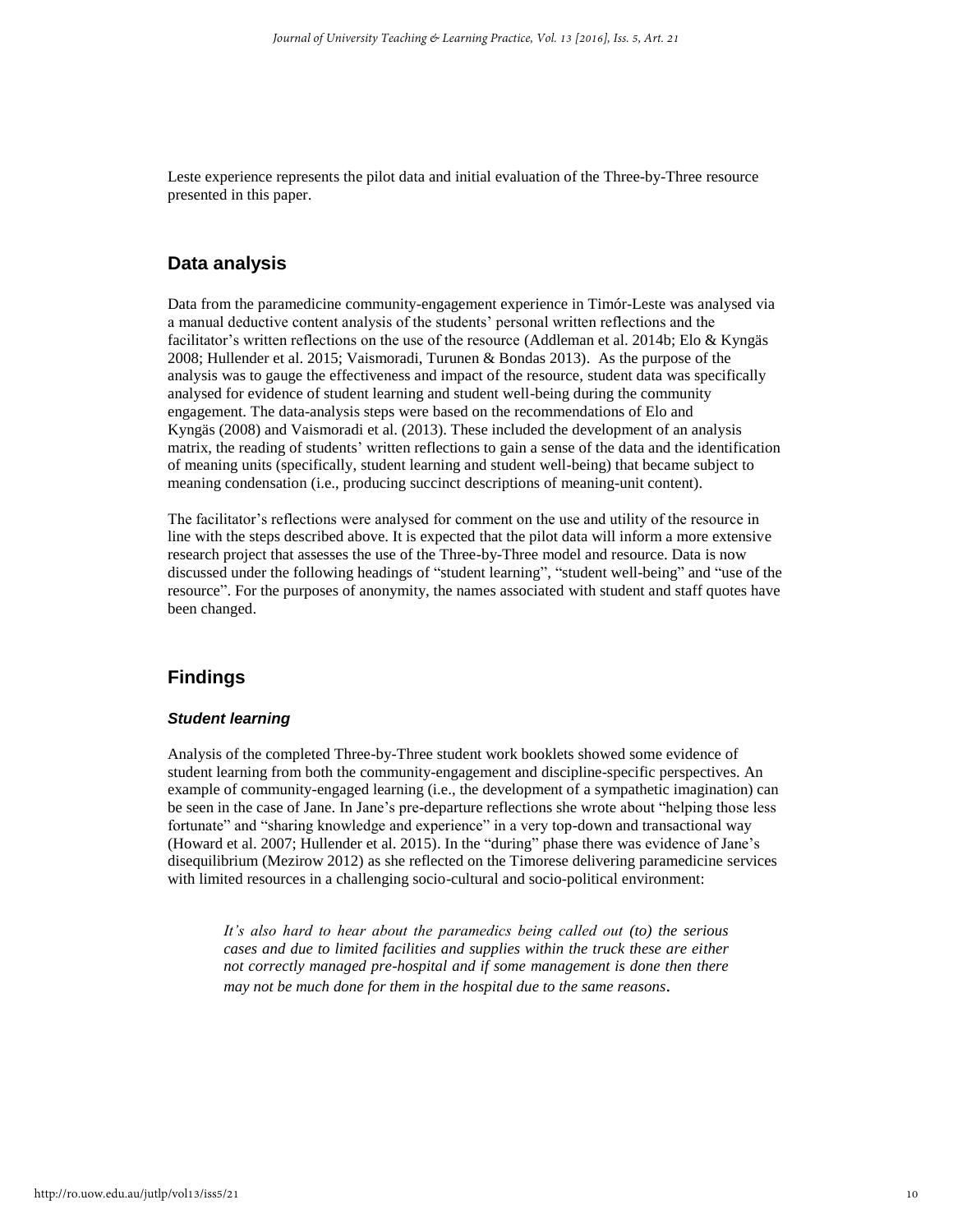Jane's writing shows her reassessing her frames of reference with respect to engaging with communities that experience disadvantage. Jane developed an understanding and wrote that it is not "an easy fix", not as simple as just imparting knowledge, and that instead, efforts need to consider the local context and be adaptable and ultimately sustainable. As Jane wrote, "openmindedness is the key, don't go into interactions with expectations, don't approach training situations with expectations…. It needs to be sustainable [and] effective, and they need to be understanding and getting something out of it or there is no point". In the "after" phase, Jane showed a deeper understanding of the community-engagement principles of mutuality, nonhierarchical relationships, and an understanding of the local context. This is a substantial shift from the "saviour" language in the pre-departure reflections, as can be seen in this excerpt:

*[I learnt] patience and taking a back seat on some things that I would normally not, for example, watching someone do something that is not done in Australian practice but can be okay in Timor. Normally I would say something but you just have to sit back and watch because we aren't there to tell them how to do things.*

Such a deeper shift in the understanding of work with groups who live in difficult socio-cultural contexts is commonly reported in the community-engagement and service-learning literature (Bernacki & Jaeger 2008; Carrington & Selva 2010). Importantly, Jane had the opportunity to reflect with her student group and in her personal writing when she was challenged by the reality of work in Timór-Leste not matching her preconceptions of it involving the benevolent transfer of expertise.

Other participants also provided evidence of learning contributing to deeper understanding of community engagement and the development of personal and professional capacities. For example, Michael, when reflecting on his experiences of international community engagement, spoke of his now "lived" experience of a communication barrier and how this would influence his professional practice: "I am much more tolerant and patient with people who cannot speak English because I know how hard it can be trying to communicate in another country after being in Timor." Felicity, whose pre-departure reflections were about "giving" and "showing" and the universal right of health care, was challenged when there were physical (e.g., equipment and the distance from hospital) and socio-cultural (i.e., beliefs around health care and responsibility) barriers to the development of capacity. Felicity needed to develop an understanding of the local context and work within this environment instead of just "giving" and "showing". Through reflection, Felicity could see how this learning would apply to her future practice"

*The experience is going to impact my work in the future as it has made me more culturally aware. Although I may not be able to understand and relate to beliefs that I may come across, this trip has made me more open-minded. As such, in future when going into a job I will be more willing to adapt my approach to suit the cultural needs without hesitation.*

This quote suggests the development of a sympathetic imagination (Passmore 1985) and the taking on of multiple perspectives even though the writer may not necessarily have agreed with them. Similarly, Lisa, whose pre-departure reflection was heavily focused on the development of her own personal skills, had developed a rich understanding of transformational capacity-building, as opposed to the mere delivery of aid, by the time she wrote her final reflections: "The goal to build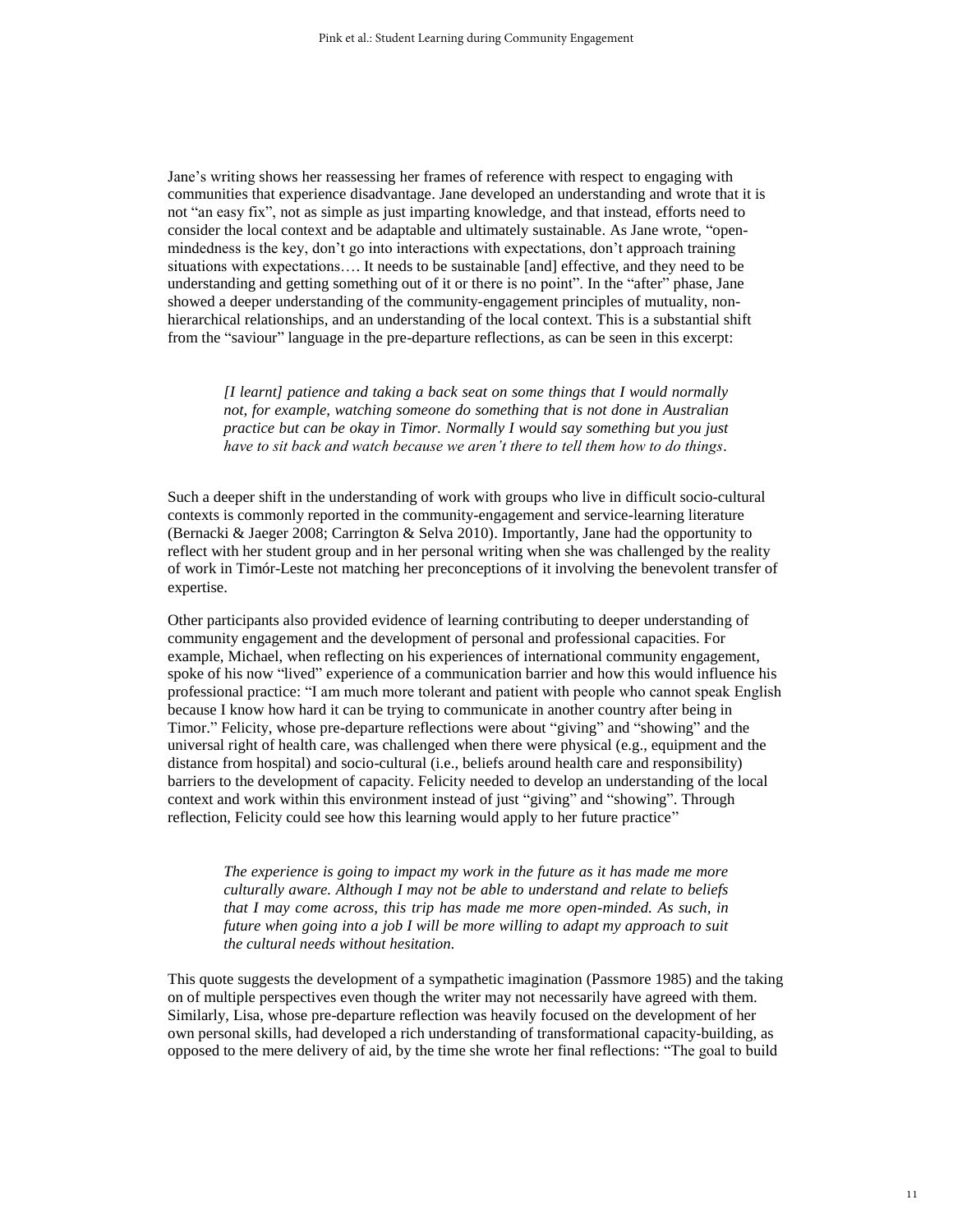up Timor's healthcare without promoting dependence is hugely relevant to preserving the dignity of all people (and of the country)".

#### **Student well-being**

There were several examples in the student written reflections of instances that had had the potential to be traumatic. These instances included the witnessing of seriously ill patients who were unable to get the same level of treatment as in Australia. Lisa wrote, "The hospital was a challenging experience of observing human suffering, often in a way that would be entirely curable in Australia." Several students reflected on seeing premature babies and other young children who were unlikely to survive yet who would likely have survived in Australia. When vicariously experiencing situations such as these, students were challenged emotionally and had to consider the restrictions on their capacity to effect immediate change. This was well described by the facilitator:

*In [the] one-to-one debriefing and general discussions feelings of being overwhelmed by the perceived struggle that Timor-Leste communities and individuals face in their day to day lives was common amongst students and Team Leaders. A sense of what is meant by "meaningful change" was a concept that continually featured in discussions. Empathy would at times manifest as melancholy and sadness.*

The facilitator also commented, however, that the group debriefing and the student well-being activities provided support to the students in managing their well-being whilst immersed in the community engagement. In particular, the pre-departure A-Z of self-care activity was used to develop rapport between the group and to prime student thinking about self-care whist away:

*When discussing strategies as a group the students reflected on their own selfcare approaches and happily incorporated and even swapped some strategies into their own lists. This generated much discussion with common comments of "I didn't think of that, that's great". As Team Leaders and students alike were included in this reflective tool, the commonality of strategies engendered a notion of a group experience. This helped foster the rapport between each other and the Team Leaders.*

The daily check-ins were implemented during the immersion; the facilitator wrote, "This provided a succinct and easy way to initially engage with the students on a daily basis." The use of the resource's recommendations around daily check-ins provided "the opportunity to 'touch base' with an individual focus, more so on their personal well-being". In the written reflections, students were asked to reflect on their self-care during and after their community-engagement experience. Students described their strategies; these included taking personal space when they needed it, eating well and getting the right amount of sleep and talking to others when issues were affecting them. Overall, the structure of the Three-by-Three resource appeared to support the students in minimising the impact of vicarious trauma by raising awareness of self-care, and by providing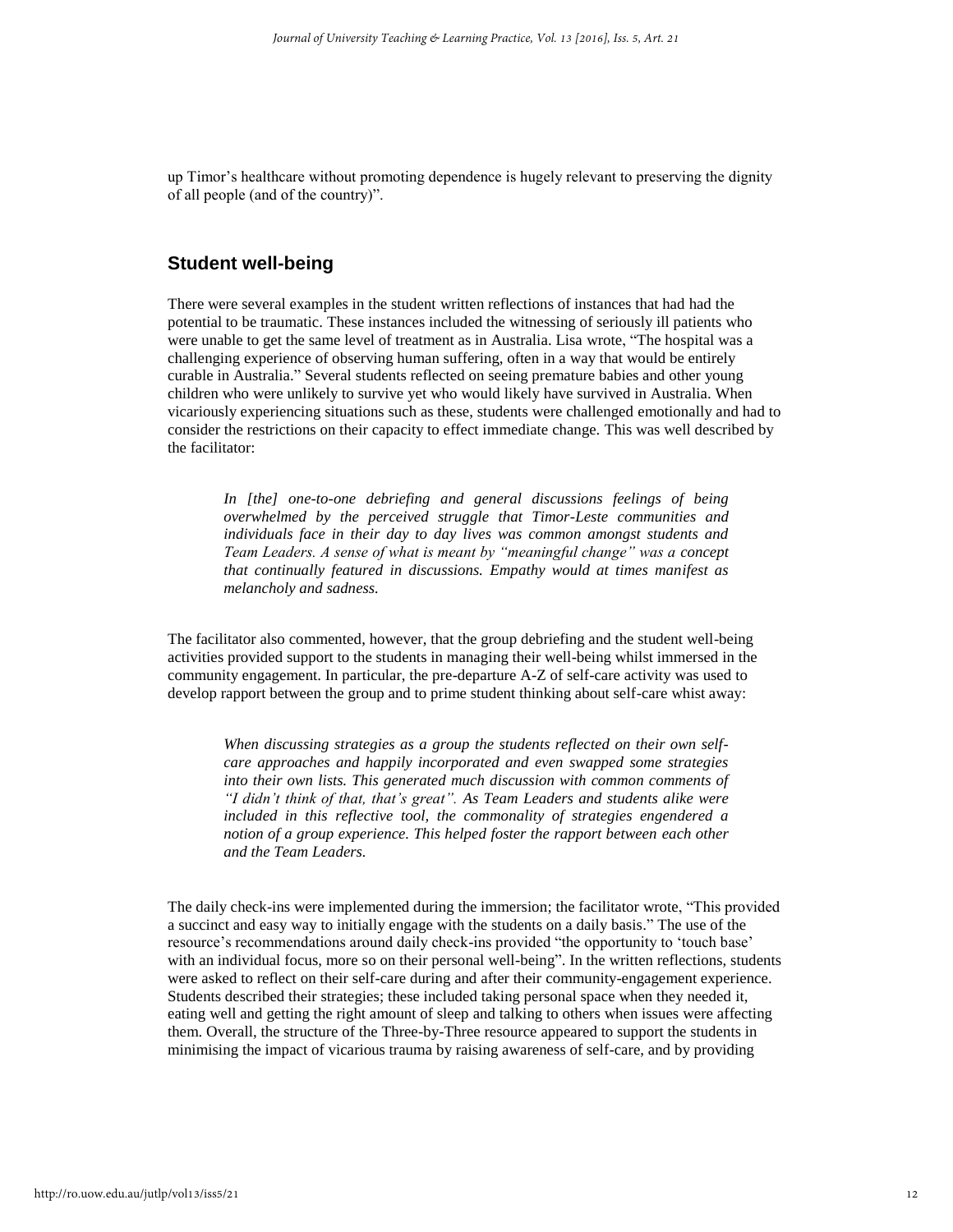opportunities for shared and individual reflections with facilitators. There were no instances of vicarious trauma that needed referral when students returned to Australia; however, the resource contained appropriate referral channels if required.

## **Overall use of the resource**

The examples presented in this paper suggest that the reflection framework and activities show potential for supporting student learning on international community engagement. The utility of the reflection framework and activities, the written and group reflections, the daily check-ins and student well-being activities before, during and after the immersion was also supported by the facilitator:

*The structure of the resource (before tour, during tour, and post tour components) provided the students with the opportunity to develop their ideas/views of what this engagement opportunity may offer them in advance. Ongoing reflection was enhanced by this structure and the ability to look back through the reflective booklet assisted with this process.... The structured components provided individual and group discussion opportunities, where experiences, often shared experiences[,] were unpackaged and discussed.*

This facilitator also commented that the resource was easy to follow, and that the briefing workshop prior to implementation was invaluable in preparing to implement the resource. It appeared that the facilitator's guide within the resource contributed to its ease of implementation.

The group debriefing activities, on the other hand, were more challenging for the facilitator. The debriefing activity was set up such that each student would report on their written reflection of a specific event as a precursor to a facilitated group discussion and active negotiation of meaning from these reflections. The facilitator found it difficult to curb students' enthusiasm to instantly discuss as a group, especially when they had a similar experience. This meant that early debriefing sessions were "stilted and lacked a natural flow". The facilitator reflected that with each successive discussion the students became used to the process; "however the passion with which the students wanted to engage in a purely groups discussion once again made it difficult for the individual to tell their story without input from others" (facilitator). A similar issue with group debriefing was identified by Addleman et al. (2014a), where teacher candidates at times would gravitate towards informal conversation and thus derail the space for listening, reflection and equal opportunity for students to share. Such a challenge with the group debriefing process highlights the importance of facilitator training and how students are briefed in the pre-departure phase of a project (Addleman et al. 2014b; Balandin et al. 2007).

## **Discussion**

This paper has outlined a conceptual framework for the support of students in three important areas whilst participating in international community engagement. This framework identifies the need to support discipline-specific learning, community-engagement learning and student well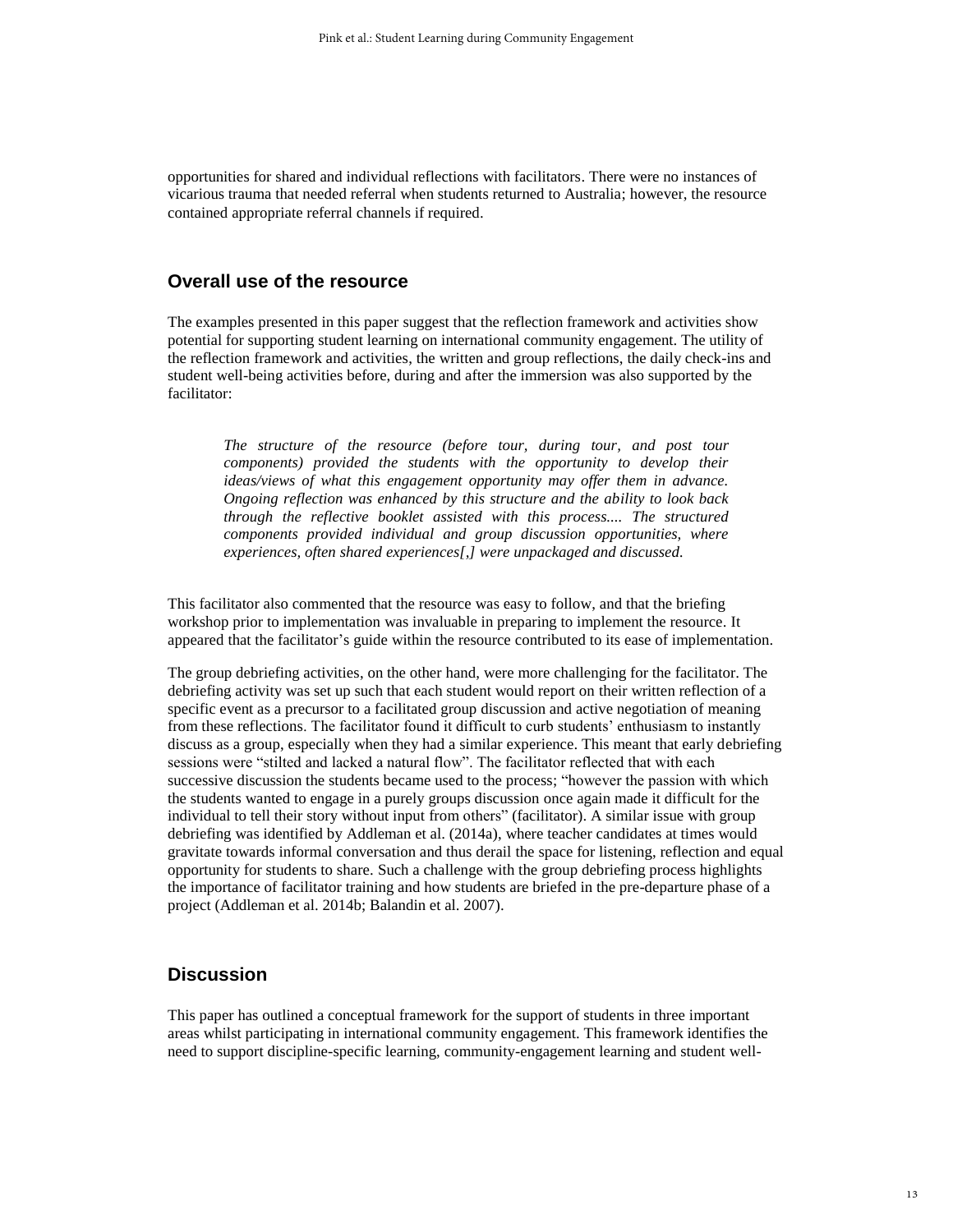being before, during and after an international experience. This framework, grounded in literature concerning reflective and transformational learning (Cranton 2002; Dawson 2000; Gibbs 1988; Mezirow 2012), experiential learning (Boud 2010; Boud & Walker 1990) and vicarious trauma (Beaton & Murphy 1995; Pearlman & McKay 2008), also has the potential to be applied to local community-engagement contexts. Its introduction also provides a basis for future development of pedagogy in this area. Data presented in this paper suggests that the use of the Three-by-Three resource developed to meet the tenets of this conceptual framework was effective in supporting student learning, student well-being and the development of student perspectives on community engagement and social justice.

Although the pilot data is promising, some substantial limitations to this initial evaluation must be stated. The authors were only able to access data in the form of students' written reflections in their workbooks and feedback from the facilitator, in line with the ethical clearance at the time of writing this paper. It would be particularly valuable in future projects to evaluate the group debriefing sessions by way of recording the conversations or assessing these debriefs via an independent auditor. Given that there appear to be aspects of facilitator training pertaining to the group debrief that could be improved, further and more rigorous evaluations of activities that have the specific aim of meeting aspects of the Three-by-Three model are required. In addition, the running of focus groups with students after an international community engagement where they can reflect on the support for their learning and well-being would also be a valuable future approach to evaluation. Furthermore, the data reported here is also only from one communityengagement project; the utility of both the model and the associated resources needs to be assessed at multiple sites. A promising aspect of the evaluation reported here, however, is that it was conducted independent of the development team. This evaluation also occurred after several rounds of internal piloting.

Independent piloting of the Three-by-Three resource suggested that the use of written reflections and group debriefing sessions are effective in supporting student learning (both discipline-specific and community-engagement-based) on international community engagement. These findings support previous literature that has reported on the efficacy of group debriefing and written reflections on international engagements (Addleman et al. 2014a; Bender & Walker 2013). In addition, the targeted student well-being activities in the "before", "during", and "after" phases of the resource appeared to offer effective support for student well-being. We suggest that the strong theoretical basis of the model and associated activities within the resource is a key feature of their effectiveness.

Analysis of the students' written reflections showed the development of capacities such as a sympathetic imagination (Passmore 1985), patience and understanding of different cultures and sociocultural circumstances (Davidson et al. 2010; Hullender et al. 2015) and the importance of mutuality (Pink & Butcher 2014). Students could be seen to shift from a mostly naïve sense of what work would be like in Timór-Leste to a deeper and reasoned understanding of working in a context vastly different to their own. Through this, students developed personal and professional capacities that they themselves reported to be beneficial to their future professional practice (Baldwin et al. 2007; Pink & Butcher 2014; Santoro & Allard 2005). This was likely supported by the students' opportunity to reflect on the disequilibria (Addleman et al. 2014b; Mezirow 2012) that occurred when their views were challenged by the reality of life in Timór-Leste. In addition, the capacity of the well-being activities to support the students in mitigating the influence of vicarious trauma in a personally challenging environment was supported.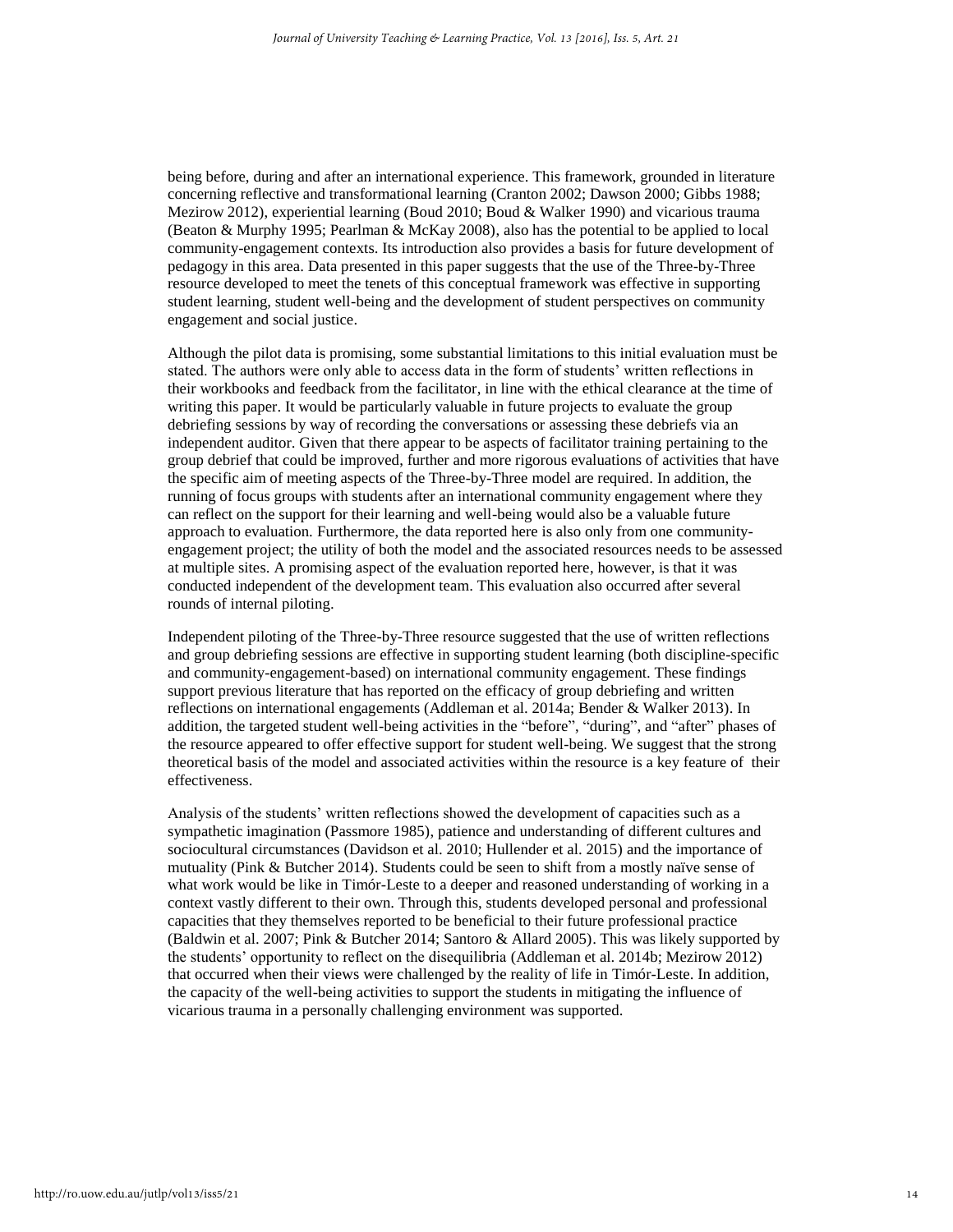The data presented in this paper suggests the value of the Three-by-Three resource, a resource that is based on a conceptual framework grounded in the extant literature. The conceptual framework and Three-by-Three resource presented in this paper also show the potential for future development and adaptation in both international and local contexts; this represents a future direction for research. Such a systematic and theoretically informed approach to supporting students on international community engagement can support the development of students who have a rich understanding of the principles of social justice and have developed their capacities in a challenging environment, and whose well-being has been supported.

## **References**

- Addleman, R A, Brazo, C J, Dixon, K, Cevallos, T & Wortman, S 2014a. Teacher Candidates' Perceptions of Debriefing Circles to Facilitate Self-Reflection During a Cultural Immersion Experience. *The New Educator*, 10(2), pp. 112-28.
- Addleman, R A, Nava, R C, Cevallos, T, Brazo, C J & Dixon, K 2014b. Preparing teacher candidates to serve students from diverse backgrounds: Triggering transformative learning through short-term cultural immersion. *International Journal of Intercultural Relations*, 43(Part B), pp. 189-200.
- Balandin, S, Lincoln, M, Sen, R, Wilkins, D P & Trembath, D 2007. Twelve tips for effective international clinical placements. *Medical Teacher*, 29(9-10), pp. 872-7.
- Baldwin, S C, Buchanan, A M & Rudisill, M E 2007. What Teacher Candidates Learned About Diversity, Social Justice, and Themselves From Service-Learning Experiences. *Journal of Teacher Education*, 58(4), pp. 315-27.
- Beaton, R D & Murphy, S A 1995. Working with people in crisis: Research implications. In Figley, C R (ed.), *Compassion fatigue: Coping with secondary traumatic stress disorder in those who treat the traumatized* (vol. 1). Brunner/Mazel, New York, pp. 51-81.
- Bender, A & Walker, P 2013. The obligation of debriefing in global health education. *Medical Teacher*, 35(3), pp. e1027-e34.
- Bernacki, M L & Jaeger, E 2008. Exploring the impact of service-learning on moral development and moral orientation/ *Michigan Journal of Community Service Learning*, 14(2).
- Boud, D 2010. *Locating immersive experience in experiential learning*. A8, University of Surrey Viewed at the contract of the contract of the contract of the contract of the contract of the contract of the contract of the contract of the contract of the contract of the contract of the contract of the contract of the [http://learningtobeprofessional.pbworks.com/w/page/15914981/Learning%20to%20be%2](http://learningtobeprofessional.pbworks.com/w/page/15914981/Learning%20to%20be%20Professional%20through%20a%20Higher%20Education%20e-Book) [0Professional%20through%20a%20Higher%20Education%20e-Book.](http://learningtobeprofessional.pbworks.com/w/page/15914981/Learning%20to%20be%20Professional%20through%20a%20Higher%20Education%20e-Book)
- Boud, D & Walker, D 1990/ Making the most of experience. *Studies in Continuing Education*, 12(2), pp. 61-80.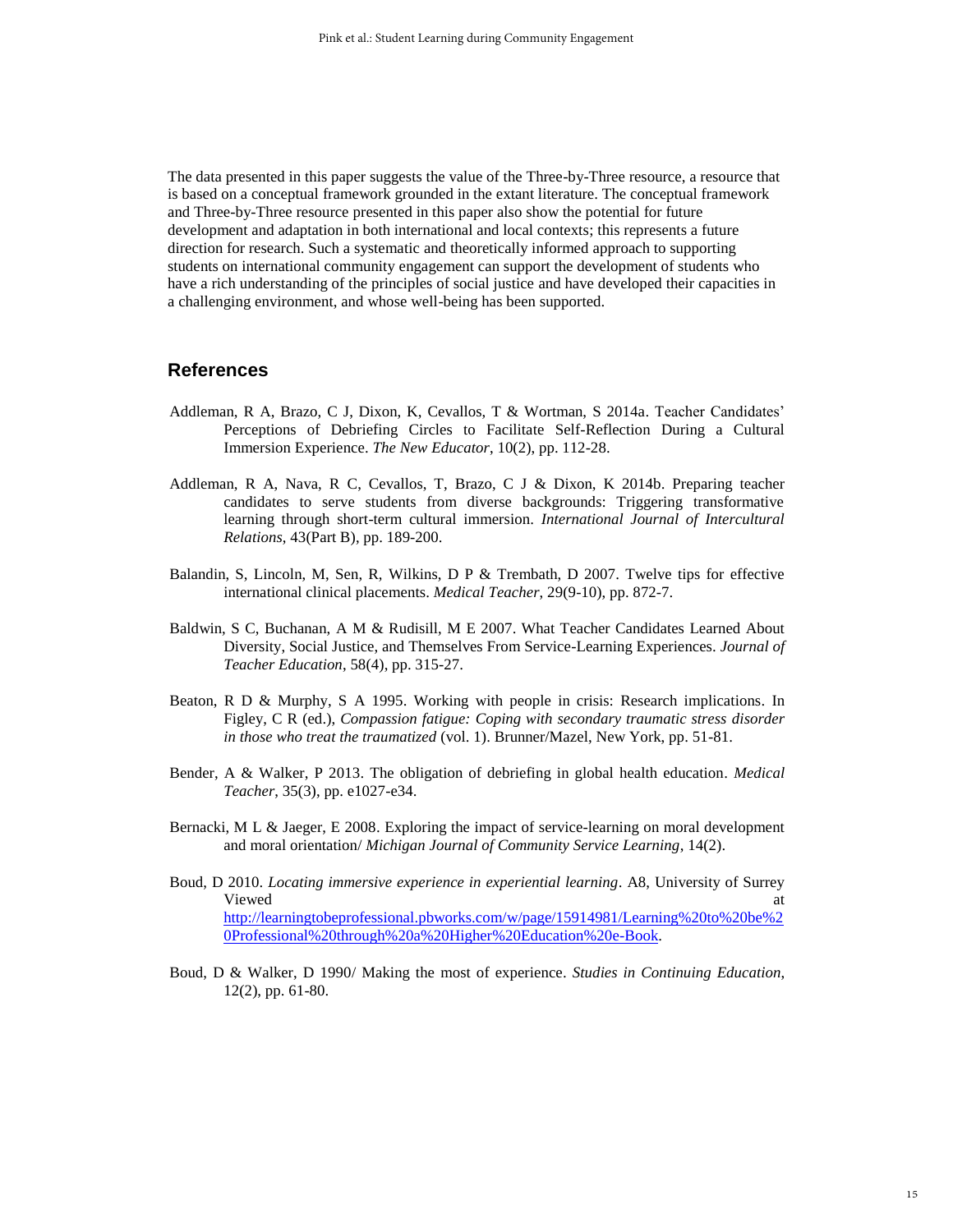- Carrington, S & Selva, G 2010. Critical social theory and transformative learning: evidence in pre‐ service teachers' service‐learning reflection logs. *Higher Education Research & Development*, 29(1), pp. 45-57.
- Cranton, P 2002, Teaching for Transformation. *New Directions for Adult & Continuing Education*, 2002(93), p. 63.
- Davidson, W S, Jimenez, T R, Onifade, E & Hankins, S S 2010. Student experiences of the adolescent diversion project: a community-based exemplar in the pedagogy of servicelearning. *American Journal Of Community Psychology*, 46(3-4), pp. 442-58.
- Dawson, A 2000. The Social and Communal Aspects of Urban Spirituality: See-Judge-Act and the urban context. *Journal of Beliefs & Values*, 21(1), pp. 51-62.
- Dreifuerst, K T 2015. Getting started with debriefing for meaningful learning. *Clinical Simulation in Nursing*, 11(5), pp. 268-75.
- Elo, S & Kyngäs, H 2008. The qualitative content analysis process. *Journal of Advanced Nursing*, 62(1), pp. 107-15.
- Felten, P & Clayton, P H 2011. Service-learning. *New Directions for Teaching and Learning*, 2011(128), pp. 75-84.
- Gibbs, G 1988. *Learning by Doing: A Guide to Teaching and Learning Methods*, Further Education Unit, Oxford Polytechnic, Oxford.
- Giles, D E & Eyler, J 1994. The impact of a college community service laboratory on students' personal, social, and cognitive outcomes. *Journal of Adolescence*, 17(4), pp. 327-39.
- Green, B F, Johansson, I, Rosser, M, Tengnah, C & Segrott, J 2008. Studying abroad: A multiple case study of nursing students' international experiences. *Nurse Education Today*, 28(8), pp. 981-92.
- Howard, P, Gervasoni, A & Butcher, J 2007. Implementing a university paradigm for effective community engagement. *Australian Association for Research in Education International Education Conference,* Fremantle, vol. 27, p. 2009.
- Hullender, R, Hinck, S, Wood-Nartker, J, Burton, T & Bowlby, S 2015. Evidences of transformative learning in service-learning reflections. *Journal of the Scholarship of Teaching and Learning*, 15(4), pp. 58-82.
- Kezar, A & Rhoads, RA 2001. The dynamic tensions of service learning in higher education: A philosophical perspective. *Journal of Higher Education*, pp. 148-71.
- Marais, S, Donson, H, Naidoo, A & Nortje, C 2007. Strategic violence prevention partnerships in a peri-urban South African town: The case of the Jamestown community project. *African Safety Promotion*, 5(1), pp. 19-30.